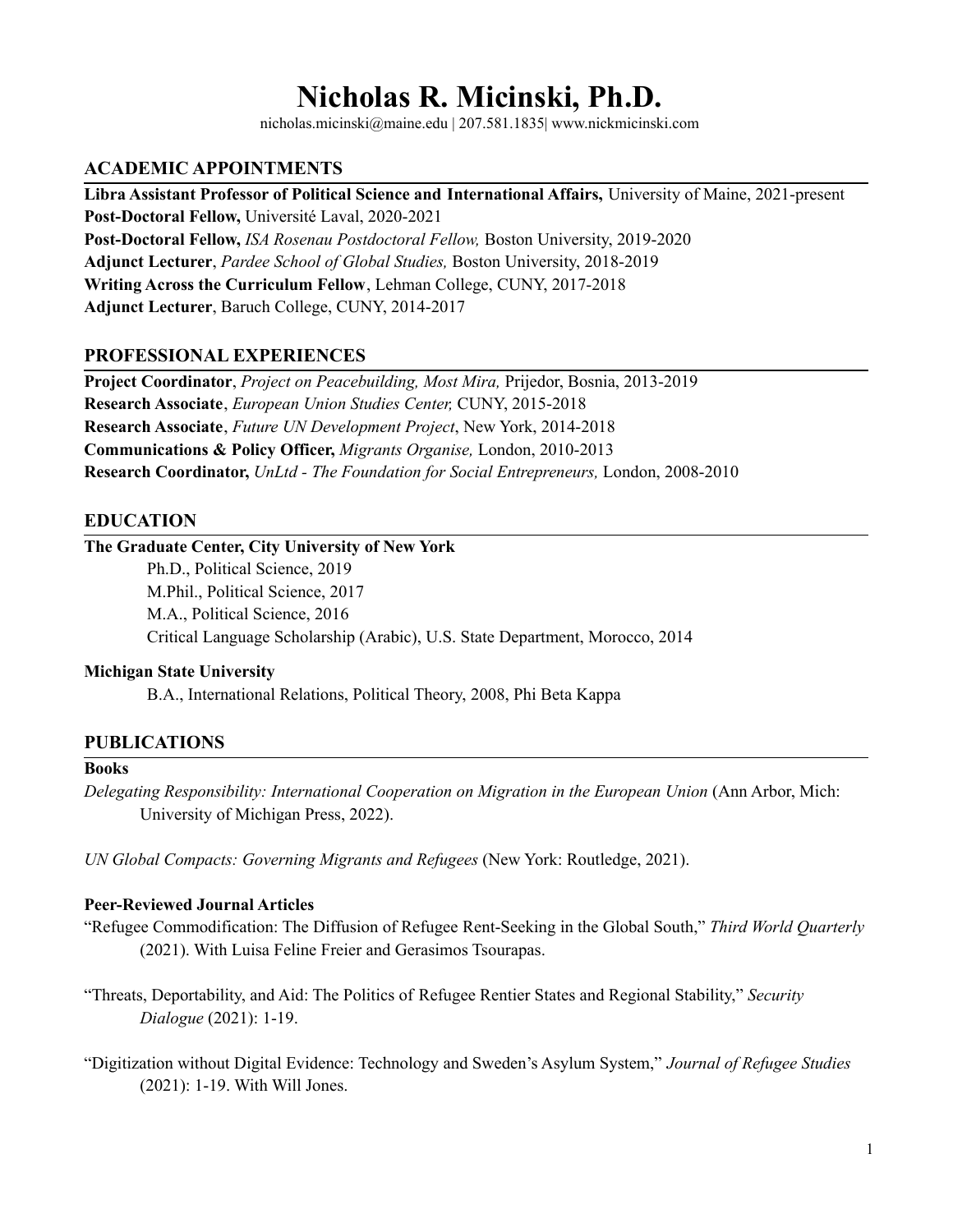- "Everyday Coordination in EU Migration Management: Civil Society Responses in Greece, 2015-17," *International Studies Perspectives* 20, no. 2 (2019): 129–148.
- "Are You A Terrorist? Comparing Security Screening for Iraqi Asylum Seekers in the United States and Sweden," *International Migration* 57, no. 4 (2019): 58-74.
- "Refugee Policy as Foreign Policy: Iraqi and Afghan Refugee Resettlements to the United States," *Refugee Survey Quarterly* 37, no. 3 (2018): 253–278. *\*Received the Ivo Duchacek Award for best article published in a refereed journal in 2018*
- "The Changing Role of the Ford Foundation in International Development, 1951-2001," *VOLUNTAS: International Journal of Voluntary and Nonprofit Organizations* 28, no. 3 (2017): 1301-1325.
- "NGO Frequent Flyers: Youth Organisations and the Undermining of Reconciliation in Bosnia and Herzegovina," *Journal of Peacebuilding & Development* 11, no. 1 (2016): 99-104.

#### **Book Chapters**

- "The Multiple Faces of Migration and Development: Nation Building, Neoliberalism, and Multilateralism," in *Routledge Handbook on the History of Development,* eds. Corinna Unger, Iris Borowy, and Corinne Pernet (New York: Routledge, forthcoming). With Elaine McGregor.
- "The Changing Landscape of Multilateral Financing and Global Migration Governance," in *Money Matters in Migration*, eds. Tesseltje de Lange, Annette Schrauwen, William Maas (Cambridge: Cambridge University Press, forthcoming). With Elaine McGregor.
- "Migration and Development in the UN Global Compacts," in *Routledge Handbook on the UN and Development*, eds. Stephen Browne and Thomas G. Weiss (New York: Routledge, 2020).
- "Diaspora Organizations and Citizenship," in *Diaspora Organizations in International Af airs*, eds. Dennis Dijkzeul and Margit Fauser (New York: Routledge, 2020), 64-84.
- "Global Migration Governance: Beyond Coordination and Crises," in *The Global Community: Yearbook of International Law and Jurisprudence, 2017* (Oxford, Oxford University Press, 2018). With Thomas G. Weiss.
- "Dual Citizenship and Youth Identity in Bosnia and Herzegovina," in *Changing Youth Values in Southeast Europe: Beyond Ethnicity*, eds. Tamara Pavasovic Trost and Danilo Mandic (London: Routledge, 2018). With Jasmin Hasić.
- "Celebrating Miss Muslim Pageants and Opposing Rock Concerts: Contrasting the Religious Authority and Leadership of Two Muslim Women in Kazan," *Women, Leadership and Mosques: Changes in Contemporary Islamic Authority,* eds. Masooda Bano and Hilary Kalmbach (London: Brill, 2012).

## **Policy Briefs & Reports**

["Implementing](http://bit.ly/2N7G8J5) the Global Compact for Migration: The Role of States, UN Agencies, and Civil [Society](http://bit.ly/2N7G8J5)," Friedrich-Ebert-Stiftung, Global Policy and Development, June 2018.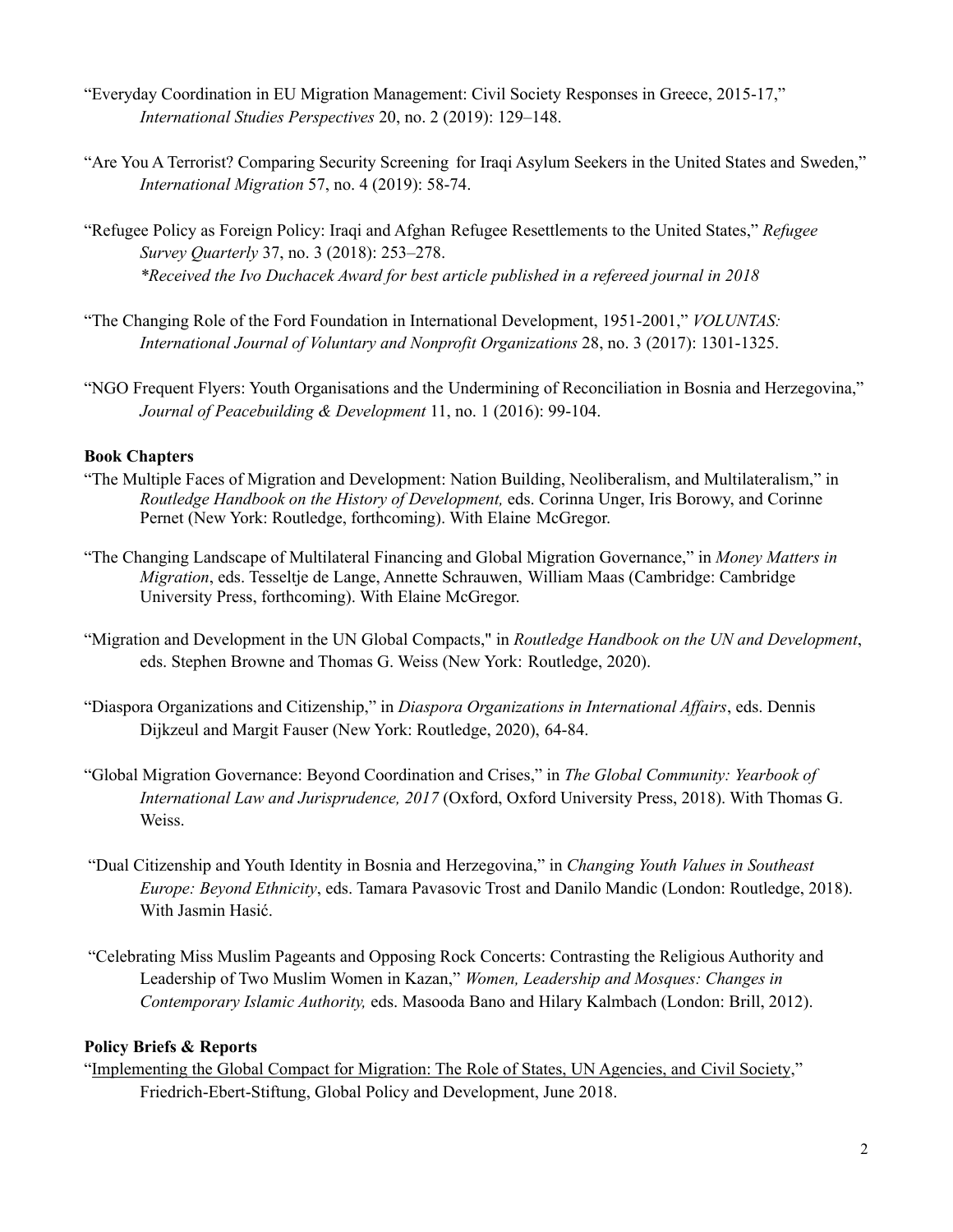["International](https://www.futureun.org/media/archive1/briefings/FUNDS_Brief42_IOM_UN_Migraton_Sept2016.pdf) Organization for Migration and the UN System: A Missed Opportunity," Future United Nations Development System Briefing 42, September 2016. With Thomas G. Weiss.

"The European Migrant Crisis: Can [Development](https://www.futureun.org/media/archive1/briefings/FUNDS_Brief37_European_Migrant_Crisis_Jan2016.pdf) Agencies Do Better?" Future United Nations Development System Briefing 37, January 2016. With Thomas G. Weiss.

# **Public Commentary**

Refugees, Migrants, and Global [Governance](https://rightstalkccnydowntown.buzzsprout.com/1163141/8635671-e20-refugees-migrants-and-global-governance-with-umaine-prof-nicholas-r-micinski), *Rights Talk Podcast*, 6/2021 Why Biden's plan to slow migration through [international](https://wapo.st/3pgD40P) aid is unlikely to succeed, *The Washington Post*, 6/2021 Who Manages Climate Migration? Evolving Global [Governance,](https://mpichangingclimatechangingmigration.podbean.com/e/who-manages-climate-migration-evolving-global-governance/) *Migration Policy Institute Podcast,* 3/2021 How to [Implement](http://bit.ly/2My2vGB) the Global Compact for Migration, *Friedrich-Ebert-Stiftung,* 6/2018 The Global Compact On Migration Is Not About [Sovereignty,](http://bit.ly/2zXSM6q) *Huf ington Post*, 12/2017 The [Unraveling](http://bit.ly/1mgBkCd) of Asylum, *World Policy Institute*, 2/2016 More Security [Databases](http://huff.to/1N7WrNr) Won't Make Us Safer, *Huffington Post*, 11/2015 The EU Needs a Migration Human Rights [Watchdog](http://bit.ly/1MeO8l3), *World Policy Institute*, 9/2015 Seven key [proposals](http://bit.ly/1geucTP) to ease the Syrian refugee crisis, *New Internationalist*, 9/2015 Bosnia: small [victories](http://bit.ly/1NUfsmm) in a place on the edge, *New Internationalist,* 6/2013 Cherry pickers, Blue Cards and the U.S. [Congress,](http://bit.ly/1nMfuHS) *Detroit News,* 8/2013 ['Systemic](http://huff.to/1Pon2rr) Failures' Leave Children Destitute, *Huffington Post,* 2/2013 Please UKBA, Can We Have Some More..., *Huffington Post*, 12/2012 Three Better Ideas for [ESOL](http://huff.to/RBp8a9), *Huffington Post*, 10/2012

# **PRESENTATIONS**

## **Invited Lectures & Roundtables**

- Book Talk: "UN Global Compacts: Governing Migrants and Refugees," UNU-MERIT Migration Seminar Series, Maastricht University, 6/30/2021. [[Video\]](https://youtu.be/zmNR9bragAA)
- Book Roundtable: "UN Global Compacts: Governing Migrants and Refugees," Academic Council on the United Nations System Annual Meeting, 6/26/2021. [[Video](https://youtu.be/kSr_cKtLgd0)]
- "Localized and external peacebuilding in Bosnia and Herzegovina," Guest lecture at the Humanity in Action Sarajevo Fellowship, 6/14/2021.
- Book Launch: "Global Responses to Displacement The Future of R2P and the Global Compact on Refugees," Global Centre for the Responsibility to Protect and the Ralph Bunche Institute for International Studies, CUNY, 5/7/2021. [\[Video\]](https://youtu.be/H9RgQJaiTcM)
- Book Talk: "UN Global Compacts: Governing Migrants and Refugees," Center for the Study of Europe and the Initiative on Forced Migration and Human Trafficking, Boston University, 6/30/2020. [[Video\]](https://youtu.be/ctmSPXEh1QU)

"Balancing Policy, Advocacy, and Research," ISA webinar, moderator, 5/20/2020. [[Video\]](https://www.isanet.org/Professional-Resources/Articles/ID/6092/Balancing-Policy-Advocacy-and-Research)

"Outsourcing Migration Management in the European Union," James Madison College, Michigan State University, 11/4/2019.

"Outsourcing Migration Management in the European Union," University of Connecticut, 10/9/2019.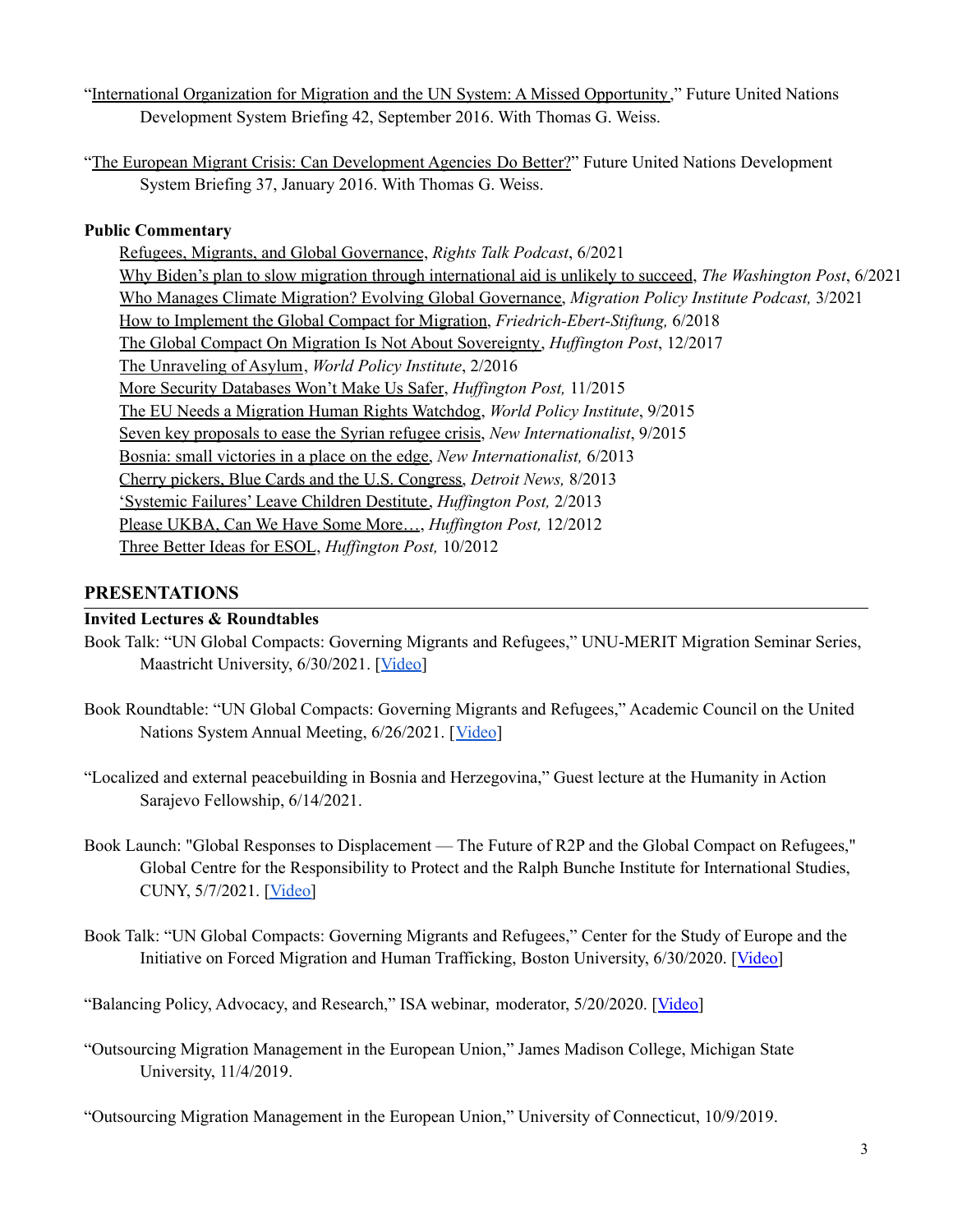- "Everyday Humanitarianism & New Technologies: Civil society responses to the refugee crisis in Greece," Amherst College, 10/16/2018.
- "Addressing the Global Refugee Crisis in an Uncertain World: A Roadmap for Action," Expert panelist at National Model United Nations Conference 2018, 3/21/2018.
- "Confronting Islamophobia in Our Communities," Guest lecture at Humanity in Action Fellowship in Detroit, 7/27/2017.
- "The Mediterranean Dimension of the Refugee Crisis: Trends, Challenges, and Opportunities for Cooperation," Delegation of the Government of Catalonia to USA, 9/16/2016.
- "The Next Secretary-General of the United Nations," UN System Design Solution Retreat at Yale University, 4/28/2016.
- "The Current State of the Refugee 'Crisis' in Europe," Center for Worker Education, City College of New York, 4/9/2016.

#### **Presentations at Annual Conferences**

ISA: 2015–2021 APSA: 2018–2020 ASN: 2014, 2017 WPSA: 2018

#### **Selected Other Conferences & Workshops**

- "Estimating Climate Migration Aid." At What Point Managed Retreat? Resilience, Relocation and Climate Justice conference, Columbia Climate School, The Earth Institute, 6/2021. With Sophie Schriever. [[Video\]](https://youtu.be/PL4ZwP_j-Qw)
- "Capacity Building, Migration Management, and the Global Compacts," International Studies Association, 4/2021.
- "Migration Management and Digital Identity," Comparative Politics Workshop, CUNY Graduate Center, New York, NY, 9/2020.
- "Aid, Migration Management, and Authoritarianism: A Research Agenda," Online workshop with the Migration Governance and Asylum Crises (MAGYC) project, University of Liège, 4/2020. With Kelsey Norman.
- "Refugee Expulsion as Foreign Policy: The Politics of Hospitality, Threats, and Bad Neighbors," Workshop on Migration and Security: A new agenda of research, Laval University, Quebec City, Canada, 3/2019.
- "Diaspora Organizations and Citizenship Rights," workshop for edited volume on Diaspora Organizations in International, Ruhr University Bochum, Germany, 9/2018.
- "Political Cartoons and the EU 'Refugee Crisis' 2015-2017," workshop on Narrating International Relations: Exploring Narrative as Concept and Method, University of Hamburg, Germany, 8/2018. With Prachi Jain.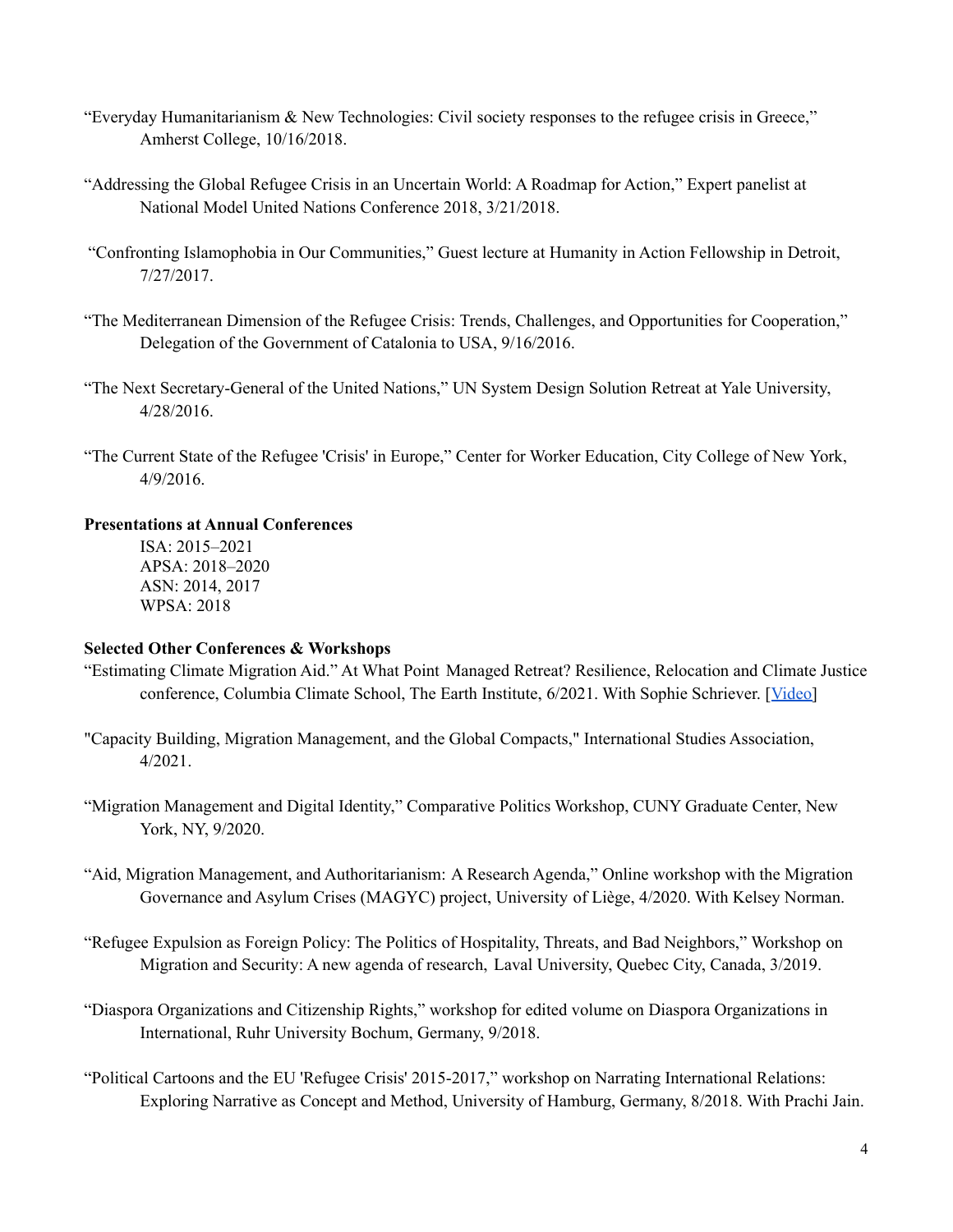- "Civil Society and European Union Migration Management," Civil Society Workshop, Center on Philanthropy and Civil Society, New York, NY, 4/2018.
- "Delegating Responsibility: The Outsourcing of Migration Governance in the EU to International Organizations," Comparative Politics Workshop, CUNY Graduate Center, New York, NY, 4/2018.
- "Refugee Policy as Foreign Policy: Comparing Iraqi and Afghan Refugee Resettlements to the United States," Comparative Politics Workshop, CUNY Graduate Center, New York, NY, 3/2017.
- "The Politics of Neighbors: Comparing Iraqi and Afghan Refugee Resettlements to the United States," International Studies Association, Baltimore, MD, 2/2017. *\*Received the Joseph Murphy Award for best conference paper in 2017*
- "Financing the European Border: Understanding How EU Funding Impacts Asylum," Migration With(out) Boundaries conference at Michigan State University, East Lansing, MI, 10/2016.
- "Migrants, Human Rights And Democracy," Summer School on Exiled lives, University of Palermo, 6/2016.
- "Are You A Terrorist? Comparing strategies for screening for suspected terrorists during refugee status determination in the U.S. and Sweden," International Studies Association West, Pasadena, CA, 9/2015.
- "NGO Frequent Flyers: Youth Organizations in Bosnia and Herzegovina," Transatlantic Summer Workshop, The Graduate Center, CUNY, and Ruhr University in Bochum, Germany, 8/2015.
- "Creative Commons: Engaging Youth through Art to Come to Terms with the Past in Bosnia and Herzegovina," Conference on "Historical Justice and Memory: Questions of Rights and Accountability in Contemporary Society" at Columbia University, 11/2013.
- "Online Learning, Offline Inequalities: The Obstacles and Lessons of Teach Digital Activism with Migrants in London," Conference on "Digital Crossroads: Media, Migration and Diaspora in a Transnational Perspective" organized at Utrecht University, 6/2012.
- "Celebrating Miss Muslim Pageants and Opposing Immoral Rock Concerts: Contrasting the Religious Authority and Leadership of Two Muslim Women in Kazan," Conference on "Women, Leadership and Mosques: Changes in Contemporary Islamic Authority" organized at University of Oxford, 10/2009.

## **TEACHING**

#### **University of Maine**

- Instructor of record, *Introduction to World Politics* (Fall 2021)
- Instructor of record, *International Relations* (Fall 2021), graduate seminar

#### **Boston University**

- Instructor of record, *Social Europe* (Spring 2019)
- Instructor of record, *Refugees in Global Politics* (Fall 2018)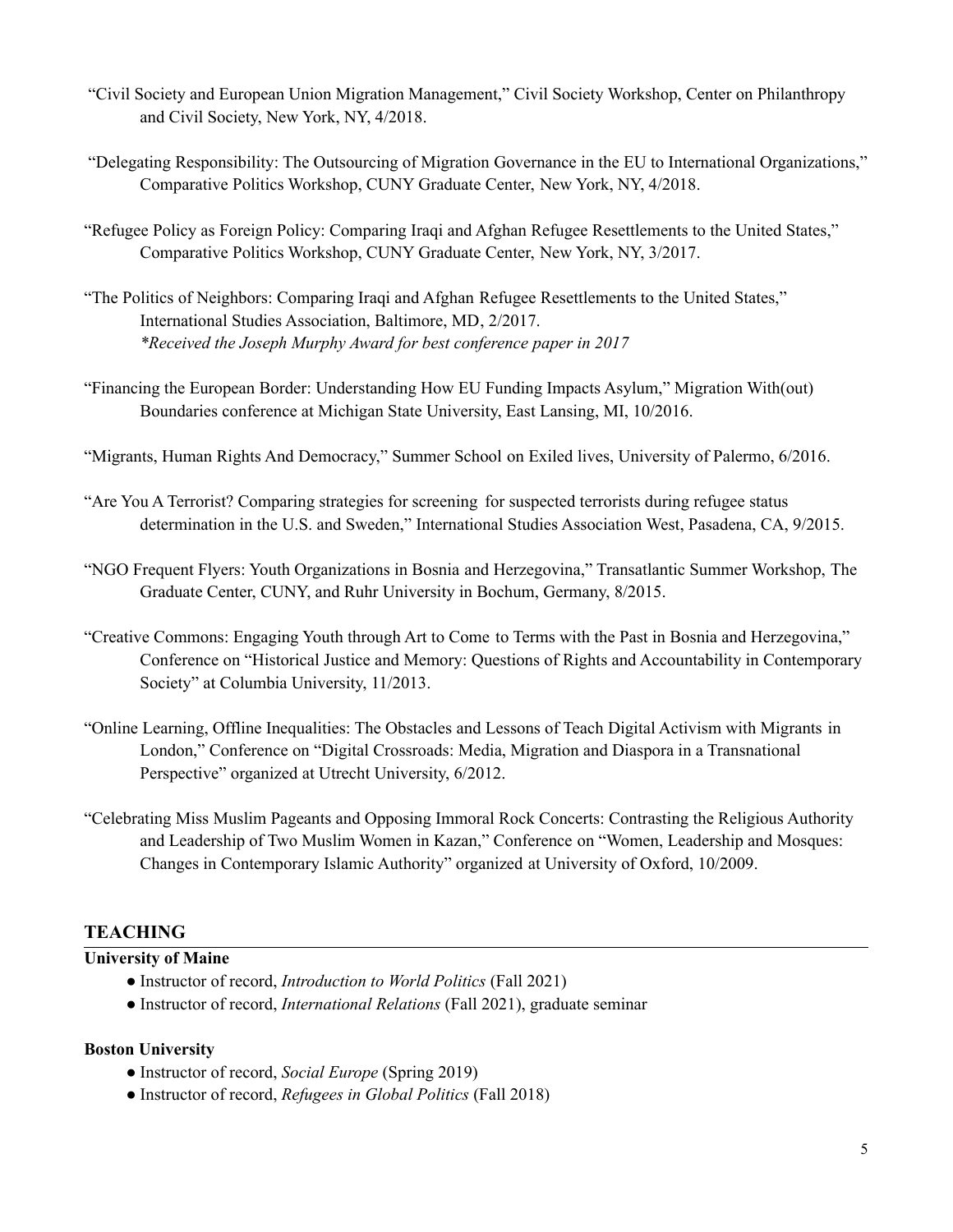# **Baruch College**

- CUNY Graduate Student Teaching Award (2018)
- Instructor of record, *Introduction to Comparative Politics* (Spring 2017)
- Instructor of record, *Introduction to American Government* (Fall 2014, Spring 2015, Fall 2015, Spring 2016, Fall 2016)

## **Project on Peacebuilding**, Prijedor, Bosnia and Herzegovina

- Project coordinator and lead instructor, *Democracy & Peacebuilding in Bosnia* (2013-2019)
- One week course on local peacebuilding and post-conflict politics in Bosnia that examines the history, political context, and processes of change since the Dayton Peace Accords. Students participate in workshops with local activists, go on site visits to local memorials, and visit former detention camps and mass graves. The project is anchored in experiential learning aimed at immersing students in the community and history of the region.

## **Supervision of undergraduate research**

- Caroline Lindey (BU) co-author, \$1300 UROP grant
- Niki Kiani (BU) \$6500 grant, Undergraduate Research Opportunities Program (UROP)
- Asia Cesa (BU) research assistant, \$1300 UROP grant
- Prachi Jain (Baruch College) co-author and co-presenter at workshop on "Narrating International Relations" at University of Hamburg, Germany, 8/2018.
- Arlen Belitsky (Tufts), Bernard Mulaw (BU), Briana Frost (BU), Maggie Choy (BU), Jacob Szczepanski (BU), Fotios Dimitriadis (BU)

## **SERVICE**

Departmental Service (CUNY):

- Alumni Committee, 2017-19
- Admissions Committee, 2016, 2017
- Comparative Politics Workshop Organizing Committee, 2014-2017

Referee: *International Studies Quarterly, Journal of Intervention and Statebuilding, Global Governance, Journal of Refugee Studies, Refugee Survey Quarterly, Human Rights Review, Diaspora: A Journal of Transnational Studies, VOLUNTAS: International Journal of Voluntary and Nonprofit Organizations, Migration Studies, Global Society*, *New Diversities, Nonprofit and Voluntary Sector Quarterly*

# **DATASETS**

Climate Migration Aid

● New dataset of official development aid targeting climate migration using OECD-DAC project level data from 2002-2018.

Refugees and Migrants in Political Cartoons (RMPC) Database (2020)

● An original database of 2,140 cartoons related to refugees and migrants coded for the main actors, contextual objects, and themes, as well as the date of publication and demographics of cartoonists.